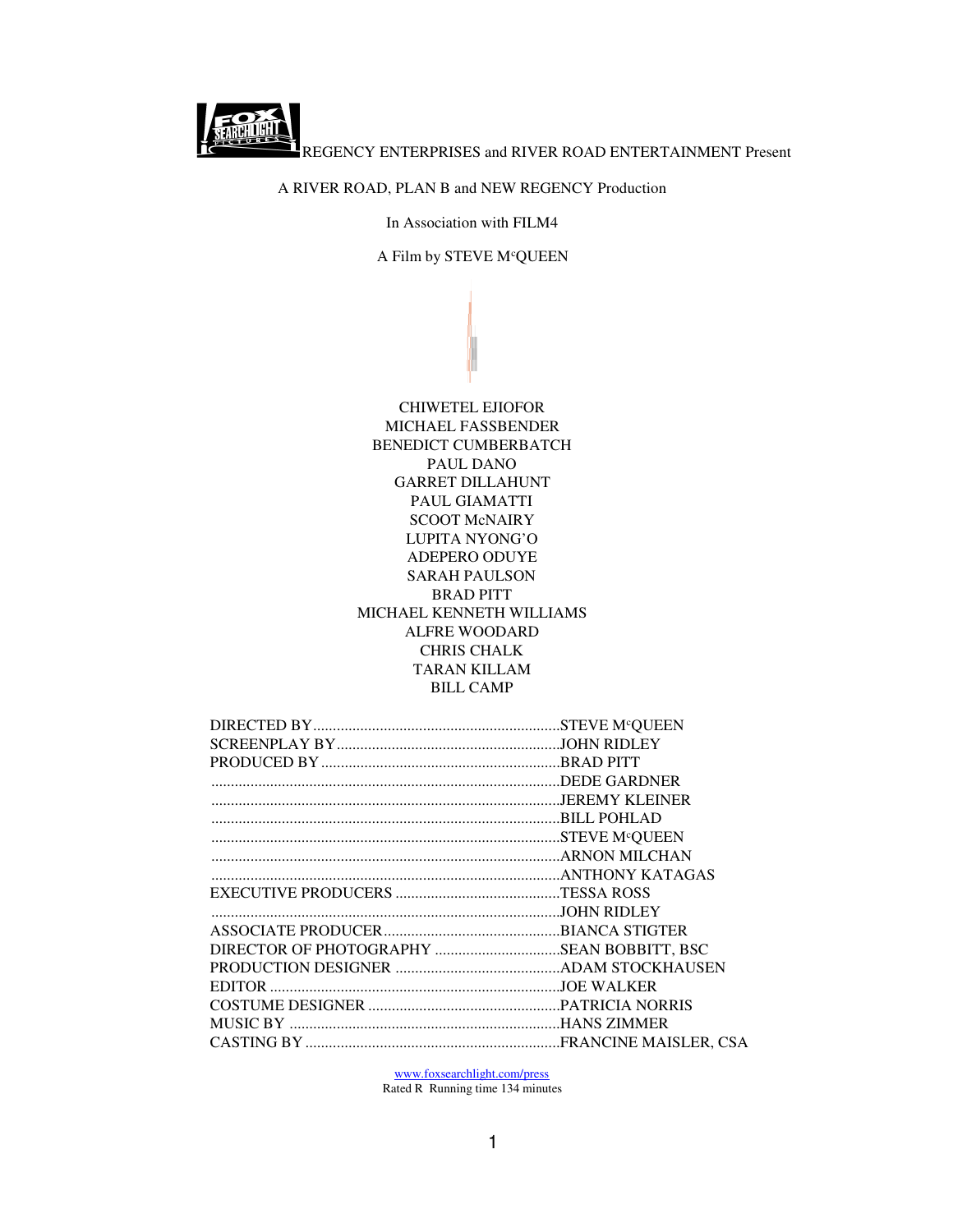Publicity Contacts: Los Angeles New York Regional Sonia Freeman John Maybee Isabelle Sugimoto Tel: 310.369.8476 Tel: 212.556.8235 Tel: 310.369.2078 sonia.freeman@fox.com john.maybee@fox.com isabelle.sugimoto@fox.com

**12 YEARS A SLAVE** is based on an incredible true story of one man's fight for survival and freedom. In the pre-Civil War United States, Solomon Northup (Chiwetel Ejiofor), a free black man from upstate New York, is abducted and sold into slavery. Facing cruelty (personified by a malevolent slave owner, portrayed by Michael Fassbender) as well as unexpected kindnesses, Solomon struggles not only to stay alive, but to retain his dignity. In the twelfth year of his unforgettable odyssey, Solomon's chance meeting with a Canadian abolitionist (Brad Pitt) forever alters his life.

**12 YEARS A SLAVE** stars Chiwetel Ejiofor (TALK TO ME), Michael Fassbender (SHAME), Benedict Cumberbatch (STAR TREK INTO DARKNESS), Paul Dano (LOOPER), Garret Dillahunt (NO COUNTRY FOR OLD MEN), Paul Giamatti (WIN WIN), Scoot McNairy (ARGO), Lupita Nyong'o, Adepero Oduye (PARIAH), Sarah Paulson (MUD), Brad Pitt (WORLD WAR Z), Michael Kenneth Williams ("Boardwalk Empire"), Alfre Woodard ("Steel Magnolias"), Chris Chalk ("Newsroom"), Taran Killam (THE HEAT), Bill Camp (LINCOLN)

The film is directed by Steve  $M^c$ Queen (HUNGER) and written by John Ridley (RED TAILS). Producers are Brad Pitt (MONEYBALL), Dede Gardner (EAT, PRAY, LOVE), Jeremy Kleiner (WORLD WAR Z), Bill Pohlad (TREE OF LIFE), Steve M<sup>c</sup>Queen (SHAME), Arnon Milchan (BROKEN CITY) and Anthony Katagas (KILLING THEM SOFTLY); executive producers are Tessa Ross (SLUMDOG MILLIONAIRE) and John Ridley. The filmmaking team includes Director of Photography Sean Bobbitt, BSC (HUNGER, SHAME*)*; production designer Adam Stockhausen